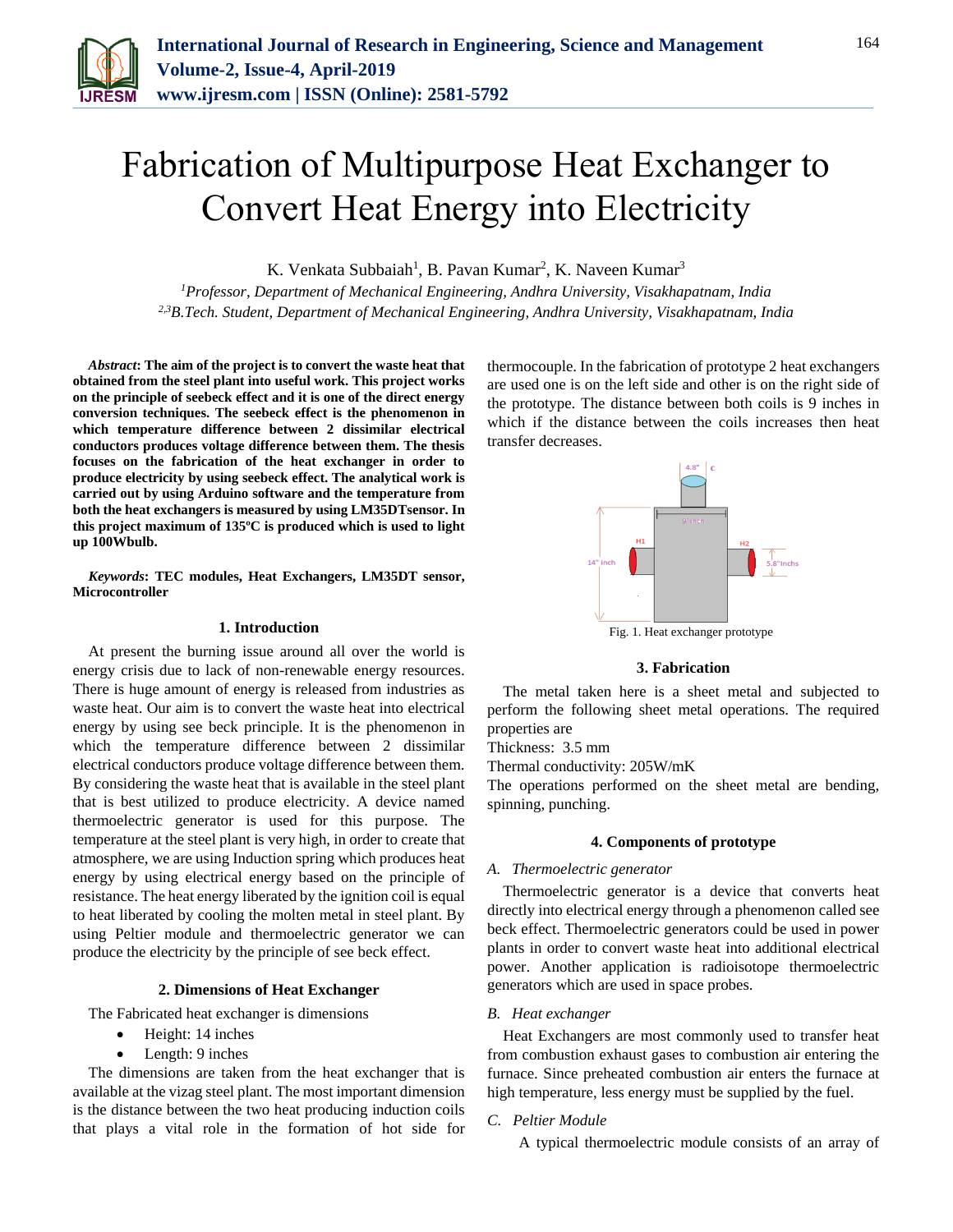

# **International Journal of Research in Engineering, Science and Management Volume-2, Issue-4, April-2019 www.ijresm.com | ISSN (Online): 2581-5792**

Bismuth Telluride semiconductor pallets that have been doped so that one type of charge carrier-either positive or negative carries the majority of the current. The pairs of P/N pallets are configured so that they are connected electrically in series, but thermally in parallel.



# *D. Temperature sensor*

The temperature sensor used is LM35.LM35 series are precision integrated circuit temperature devices with an output voltage linearly proportional to temperature. It is the most accurate sensor with an accuracy of 1/4ºC. The range of the temperatures which can be measured by using this sensor is - 55ºC to 155ºC.



Fig. 3. LM35DT sensor

## *E. Arduino board*

An Arduino board consists of an Atmel 8-bit microcontroller with complimentary parts. Official Arduino have used the mega AVR series of chips specially the ATmega8, ATmega168, ATmega328. An Arduino Microcontroller is also preprogrammed with boot loader that simplifies the uploading of programs to the on-chip flash memory, compared with other devices that typically need an external programmer.



#### **5. Result**

The temperatures from both the heat exchangers at every second are measured by using LM35DT sensor. The readings are tabulated as follows.

| Table 1<br>Temperatures from the heat exchangers |                |               |  |  |  |
|--------------------------------------------------|----------------|---------------|--|--|--|
| S.No                                             | Time (Sec)     | Temperature C |  |  |  |
|                                                  | 0              | 31.76         |  |  |  |
| $\overline{2}$                                   |                | 32.85         |  |  |  |
| $\overline{\mathbf{3}}$                          | $\mathfrak{D}$ | 33.26         |  |  |  |
| Δ                                                | 3              | 34.97         |  |  |  |
| ς                                                | $\Lambda$      | 35.68         |  |  |  |
| 6                                                | 5              | 36.86         |  |  |  |
|                                                  | 6              | 37.45         |  |  |  |

From the above table it has been identified that as the time increases, temperature increases gradually.

Temperatures from the both heat exchangers are measured and tabulated as follows and the graphs are drawn between voltage and temperature. From the graphs as temperature increases voltage increases continuously.

Table 2 Temperature, Voltage and current from heat exchanger 1

| S.NO | <b>CURRENT</b><br>(mA) | <b>VOLTAGE</b><br>(mV) | <b>TEMPERATURE</b><br>$(^{\circ}C)$ | <b>POWER</b><br>(mW) |
|------|------------------------|------------------------|-------------------------------------|----------------------|
| 1.   | 50                     | 79                     | 32.4                                | 3.95                 |
| 2.   | 50                     | 226                    | 35.16                               | 11.3                 |
| 3.   | 50                     | 346                    | 39.56                               | 17.3                 |
| 4.   | 50                     | 479                    | 45.87                               | 23.95                |
| 5.   | 50                     | 663                    | 57.62                               | 33.15                |



Fig. 5. Temp vs. Voltage graph from heat exchanger 1

Table 3 Temperature, Voltage and current from heat exchanger 2

| S.NO             | <b>CURRENT</b><br>(mA) | <b>VOLTAGE</b><br>(mV) | <b>TEMPERATURE   POWER</b><br>(°C) | (mW)  |
|------------------|------------------------|------------------------|------------------------------------|-------|
| 1.               | 50                     | 81                     | 31.75                              | 4.05  |
| $\overline{2}$ . | 50                     | 207                    | 35.63                              | 10.35 |
| 3.               | 50                     | 353                    | 39.87                              | 17.65 |
| 4.               | 50                     | 467                    | 46.34                              | 23.35 |
| 5.               | 50                     | 671                    | 58.56                              | 33.55 |



From the above two tables current is constant throughout